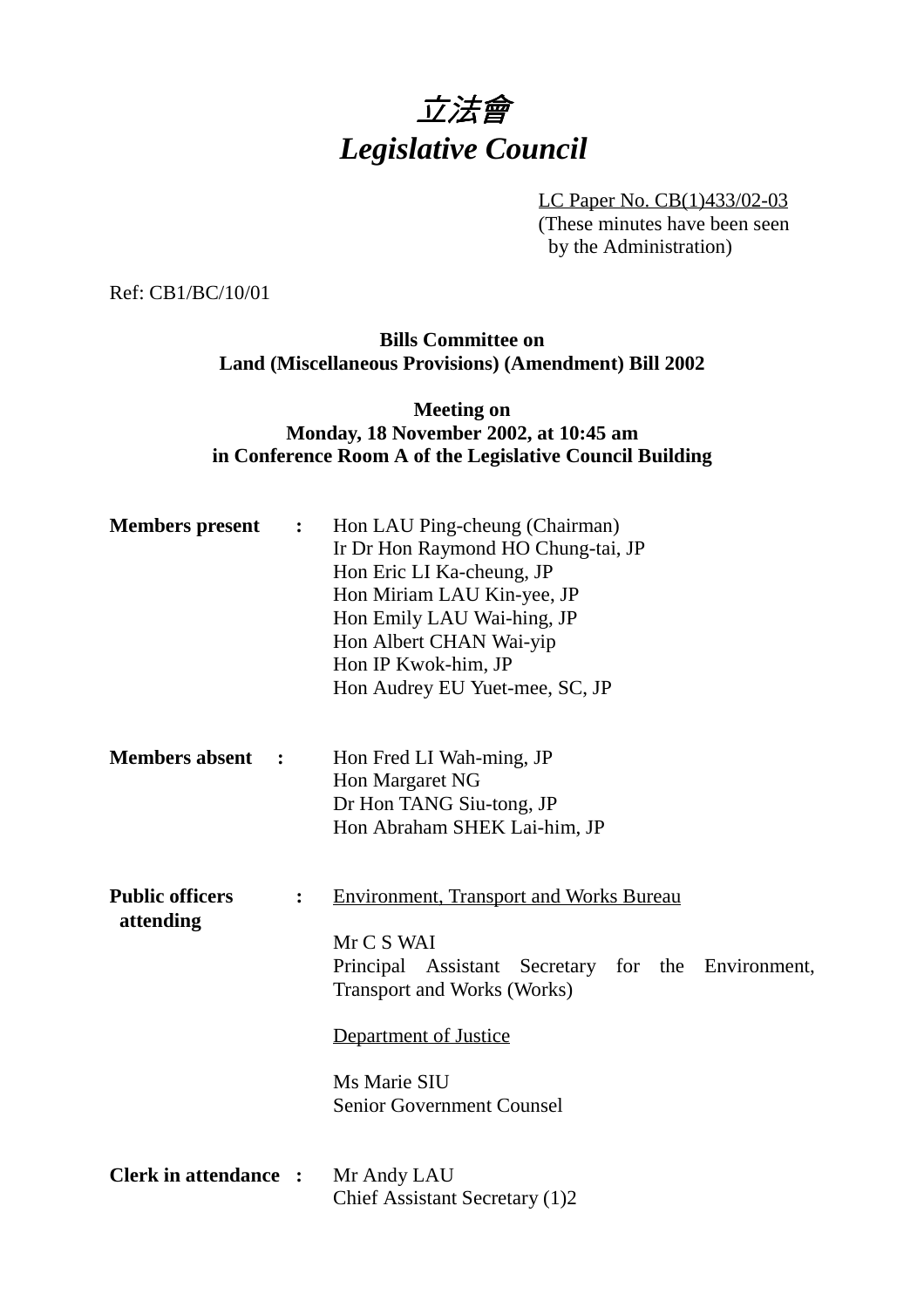$- 2 -$ 

**Staff in attendance :** Miss Kitty CHENG Assistant Legal Adviser 5

> Ms Queenie YU Senior Assistant Secretary (1)6

\_\_\_\_\_\_\_\_\_\_\_\_\_\_\_\_\_\_\_\_\_\_\_\_\_\_\_\_\_\_\_\_\_\_\_\_\_\_\_\_\_\_\_\_\_\_\_\_\_\_\_\_\_\_\_\_\_\_\_\_\_\_\_\_\_\_\_\_\_\_

# Action

| <b>Meeting with the Administration</b> |                                                                                                                    |
|----------------------------------------|--------------------------------------------------------------------------------------------------------------------|
| (LC Paper No. $CB(1)283/02-03(01)$ )   | - Information paper provided by the<br>Administration in response to issues<br>raised at the meeting on 11.11.2002 |
| LC Paper No. $CB(1)242/02-03(01)$      | - Information paper provided by the<br>Administration in response to issues<br>raised at the meeting on 24.10.2002 |
| LC Paper No. $CB(1)283/02-03(02)$      | - Letter dated 4.11.2002 from Assistant<br>Legal Adviser to the Administration                                     |
| LC Paper No. $CB(1)283/02-03(03)$      | - The Administration's reply<br>dated<br>12.11.2002 to the Assistant Legal<br>Adviser                              |
| LC Paper No. $CB(1)85/02-03(01)$       | - Letter dated 18.9.2002 from Assistant<br>Legal Adviser to the Administration                                     |
| LC Paper No. $CB(1)85/02-03(02)$       | - The Administration's reply<br>dated<br>8.10.2002 to the Assistant Legal<br>Adviser                               |
| LC Paper No. $CB(3)541/01-02$          | - The Bill                                                                                                         |
| Appendix III to LC Paper No.           | - Marked up copy of the Bill)                                                                                      |
| CB(1)2164/01-02                        |                                                                                                                    |

2. The Bills Committee deliberated (index of proceedings attached at **Annex A**).

- Admin 3. The Bills Committee requested the Administration to provide further information on the following to facilitate their consideration:
	- (a) to advise on the availability of civil remedy to members of the public against an act or omission on the part of the Government in contravention of Part III of the Bill relating to excavation in unleased land;
	- (b) to consider imposing a more stringent liability on the part of Government in case of contravention of Part III of the Bill, having regard to the proposed liabilities imposed on street excavation promoters and individuals under the Bill;
	- (c) to clarify whether records of convictions of offences under the Bill would have to be disclosed when the convicted companies/persons bid for a Government contract or applying for a Government job vacancy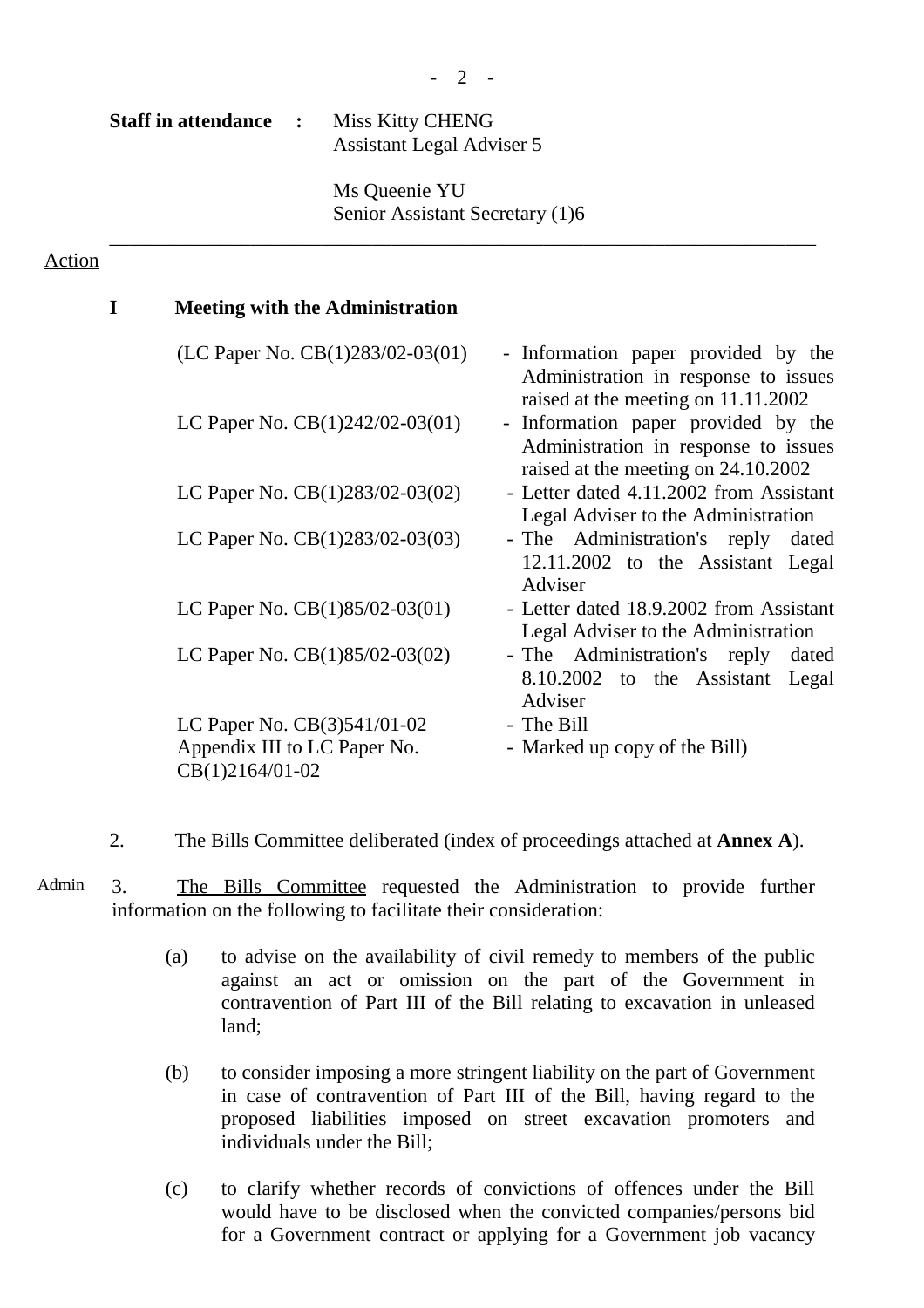and the implications of these conviction records in such situations;

- (d) to consider introducing measures to facilitate individuals other than street excavation promoters to comply with the safety precaution and support requirements set out in the proposed new section  $10O(1)$ :
- (e) to consider introducing an incentive scheme for street excavation promoters, say, for example, in case a street excavation promoter could arrange to re-open an excavation site for a certain period for temporary passage of vehicular traffic or pedestrian access, consideration could be given to extending the validity of the excavation permit for a corresponding period;
- (f) to advise on the factors to be taken into account in determining the initial permit period, and extension of permit; and
- (g) to advise on the monitoring mechanism of road excavations, the action plan to tackle the various problems of road excavations, and the extent to which the problems could be addressed by the Bill.

(*Post-meeting note*: The information provided by the Administration was issued to members vide LC Paper No. CB(1)415/02-03(01) on 3 December 2002.)

4. The Bills Committee noted the photograph presented by the Administration at the meeting which illustrated a congested trench at Tsun Yip Street, Kwun Tong.

(*Post-meeting note*: The photograph was circulated to members vide LC Paper No. CB(1)321/02-03 on 19 November 2002.)

Clerk 5. The Bills Committee noted that the Joint Utilities Policy Group would hold a meeting on 21 November 2002 to discuss, inter alia, the programme of the proposed site visit as agreed by members at the last meeting held on 11 November 2002. The Clerk was instructed to liaise further with the parties concerned with a view to finalizing a programme for members' consideration.

6. With regard to the keeping of criminal record for offences under the current Land (Miscellaneous Provisions) Ordinance (Cap. 28) (the Ordinance) and the Land (Miscellaneous Provisions) (Amendment) Bill 2002, the Bills Committee noted that it was still the practice of the Police to determine which convictions were to be recorded in the List of Recordable Offences for the purpose of issuance of Certificate of No Criminal Conviction. The List of Recordable Offences would be reviewed annually by the Police. The Principal Assistant Secretary for the Environment, Transport and Works (Works) (PAS for ETW) confirmed that the Administration had no intention to request the Police to record any offence committed under the Ordinance and the provisions of the Bill in the List of Recordable Offences. Hence, such offences would not be relevant for determining the issue of Certificate of No Criminal Conviction.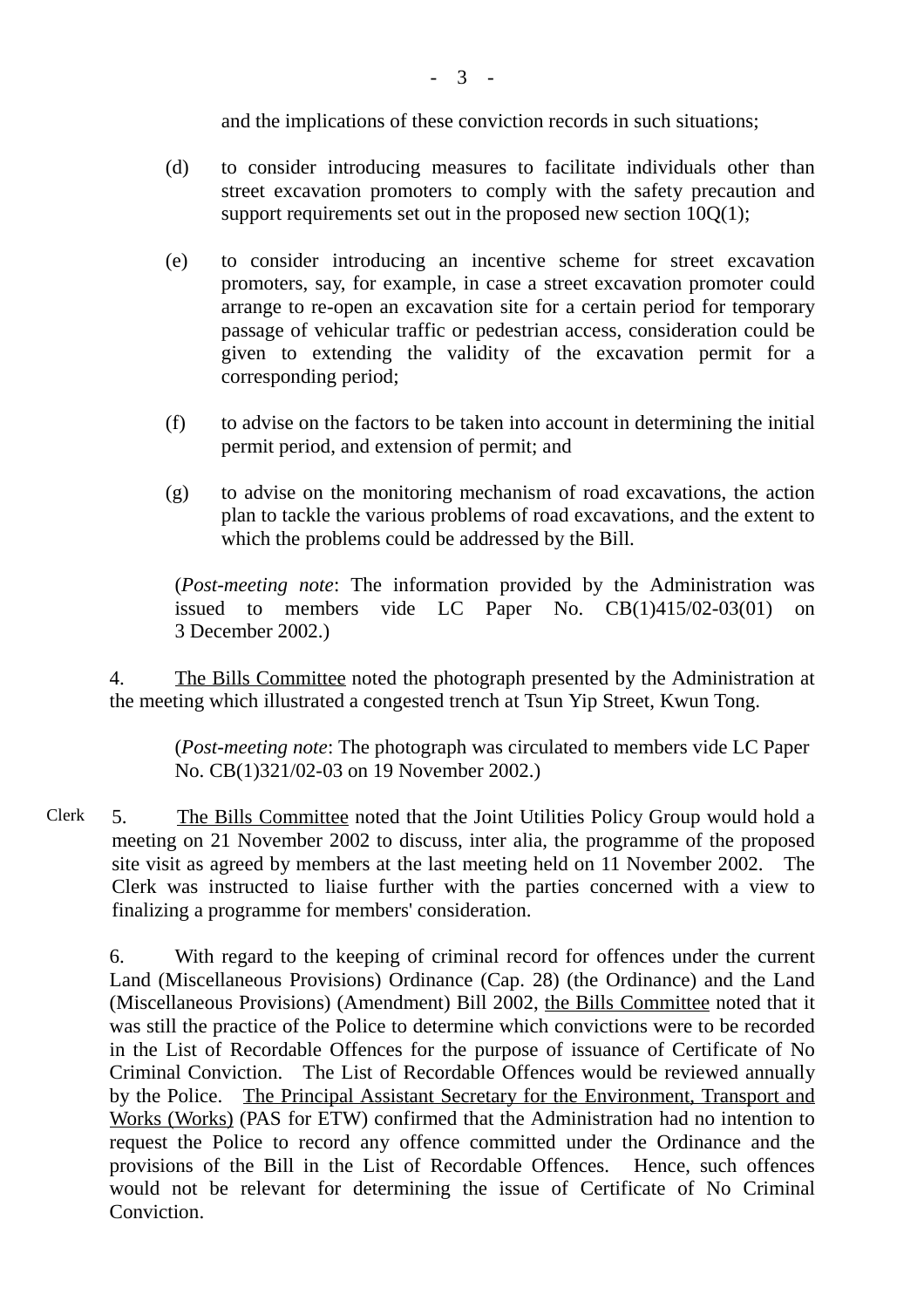7. Notwithstanding the fact that offences under the Ordinance and the Bill would not be recorded by the Police in the List of Recordable Offences, members were concerned that under the existing administrative arrangement, there was no express statutory provision which prohibited the Police from doing so in future. PAS for ETW advised that the Administration confirmed that subject to that the offences and the penalties proposed in the Bill remained unchanged, convictions of such offences would not be recorded by the Police. On the need to include an express provision in the Bill for the purpose, he said that it was not necessary to add an express statutory provision in the Bill to prohibit the Director of Highways from requesting the Police to make a record of conviction under the Bill. In fact there was no similar express provision in any ordinance. The Bills Committee noted from the paper provided by the Administration for the Bills Committee's meeting on 11 November 2002 that it was a principle of legal policy that law should be coherent and self-consistent, the departure from the norm might require justification, but there was no such justification. It would be inconsistent with the overall scheme as no ordinance contained such a provision.

8. Members considered it necessary to discuss further on the mechanism of the review of the List of Recordable Offences and disclosure of review of the List of Recordable Offences by the Police. However as the subject matters touched on a wider policy issue, the Bills Committee agreed that they should be referred to the Security Panel for follow-up.

ALA5 9. To facilitate members' consideration of the drafting of the new section 10Q, the Assistant Legal Adviser 5 said that she would prepare a paper to outline the respective liabilities of developers and contractors/sub-contractors in factories and industrial undertakings.

10. The Bills Committee agreed that the next meeting of the Bills Committee would be held on Monday, 9 December 2002, at 4:30 pm.

## **II Any other business**

11. There being no other business, the meeting ended at 12:30 pm.

Council Business Division 1 Legislative Council Secretariat 4 December 2002

Clerk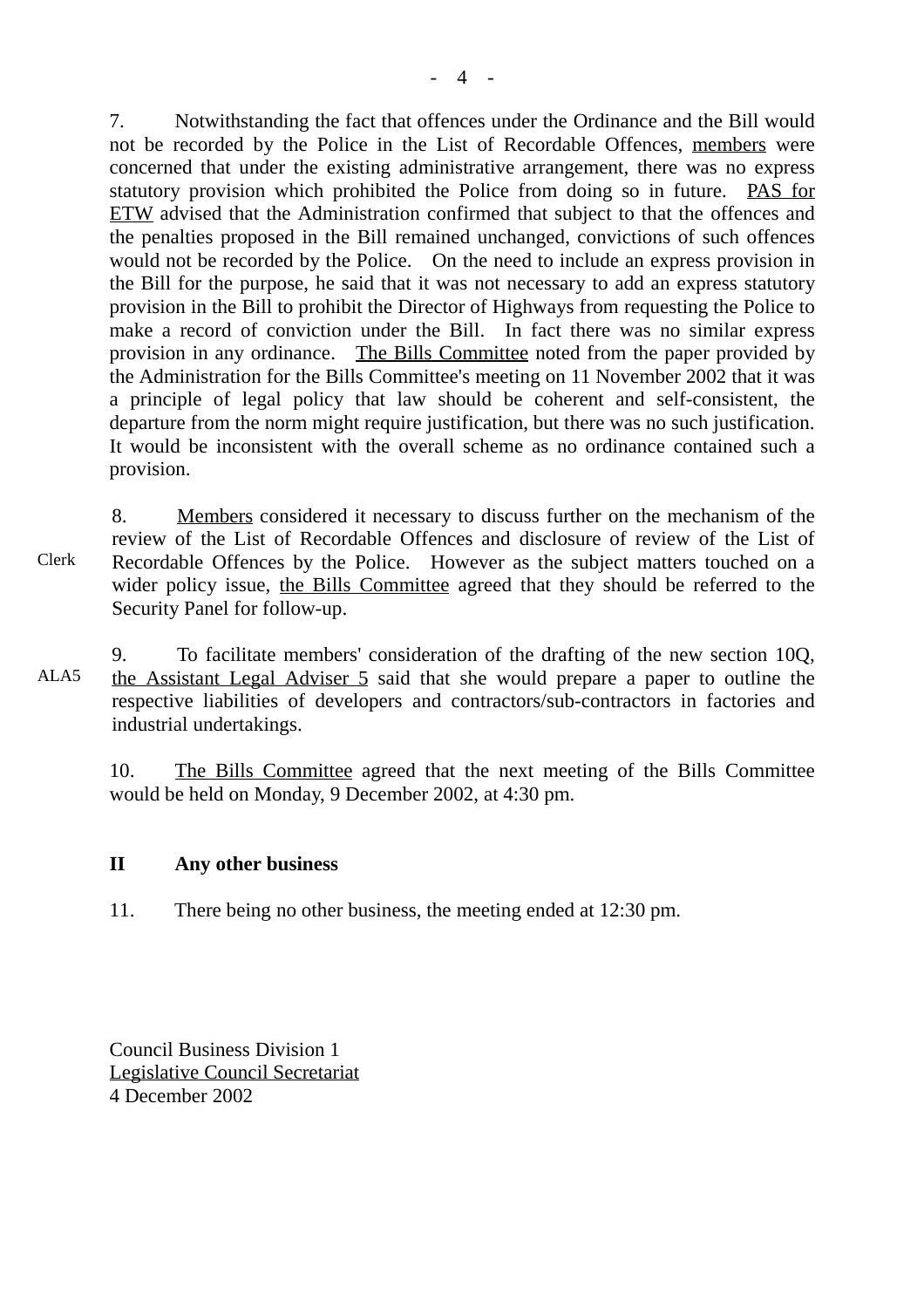## **Proceedings of the meeting of the Bills Committee on Land (Miscellaneous Provisions) (Amendment) Bill 2002 Monday, 18 November 2002, at 10:45 am in the Conference Room A of the Legislative Council Building**

| <b>Time</b>                                     | <b>Speaker</b>                                                                                  | Subject(s)                                                                                                                                                                                                                                                                                                                                                                                                            | <b>Action</b>                                                                          |  |  |  |
|-------------------------------------------------|-------------------------------------------------------------------------------------------------|-----------------------------------------------------------------------------------------------------------------------------------------------------------------------------------------------------------------------------------------------------------------------------------------------------------------------------------------------------------------------------------------------------------------------|----------------------------------------------------------------------------------------|--|--|--|
| marker                                          |                                                                                                 |                                                                                                                                                                                                                                                                                                                                                                                                                       | required                                                                               |  |  |  |
| Agenda Item I - Meeting with the Administration |                                                                                                 |                                                                                                                                                                                                                                                                                                                                                                                                                       |                                                                                        |  |  |  |
| 000000-000354                                   | Chairman                                                                                        | Opening remarks                                                                                                                                                                                                                                                                                                                                                                                                       |                                                                                        |  |  |  |
| 000355-001515                                   | Ms Miriam LAU<br>Chairman<br>Clerk<br>Mr Albert CHAN<br>Mr IP Kwok-him<br>Ms Audrey EU<br>Admin | - Objective and programme for the<br>proposed visit to street excavation<br>sites<br>- Presentation<br>of<br>photograph<br>a<br>illustrating a congested trench in<br>Kwun Tong                                                                                                                                                                                                                                       | Clerk to take action as<br>per paragraph 5                                             |  |  |  |
| 001516-001607                                   | Admin<br>Chairman<br>Ms Miriam LAU                                                              | Introduction on Admin's paper<br>[LC Paper No. CB(1) 283/02-03(01)]                                                                                                                                                                                                                                                                                                                                                   |                                                                                        |  |  |  |
| 001608-003200                                   | Admin<br>Chairman                                                                               | Introduction on Admin's paper<br>[LC Paper No. CB(1) 242/02-03(01)]                                                                                                                                                                                                                                                                                                                                                   |                                                                                        |  |  |  |
| 003201-004200                                   | Ms Audrey EU<br>Chairman<br>Admin                                                               | - Drafting of the new section $2A(3)$ and<br>2A(4)<br>- Enforcement of the environmental<br>ordinances<br>- Availability of civil remedy to<br>members of the public against the<br>Government under Part III of the Bill<br>- Whether it was practical for members<br>of the public to apply for judicial<br>review                                                                                                  | Admin<br>consider<br>to<br>members' view                                               |  |  |  |
| 004201-005117                                   | Ms Miriam LAU<br>Admin<br>Chairman<br>Ms Audrey EU                                              | - More stringent liability imposed on<br>street excavation promoters<br>and<br>individuals than the Government<br>under the Bill<br>- Street excavation works undertaken<br>by utility undertakers (UUs) and<br>government departments<br>- Provision of civil remedy relating to<br>compensation in the Bill<br>- Provision of civil remedy under the<br>(Miscellaneous)<br>Provisions<br>Land<br>Ordinance (Cap.28) | Admin<br>provide<br>to<br>information<br>as<br>per<br>paragraph<br>3(a)<br>and<br>3(b) |  |  |  |
| 005118-005750                                   | Ms Audrey EU<br>Chairman<br>Admin<br>Ms Emily LAU<br>ALA5                                       | - Policy on disclosure of conviction<br>record for offences under the Bill<br>- Express provision to reflect the<br>Admin's intention that the Highways<br>Department would not request the<br>Police<br>to<br>record<br>conviction<br>of                                                                                                                                                                             |                                                                                        |  |  |  |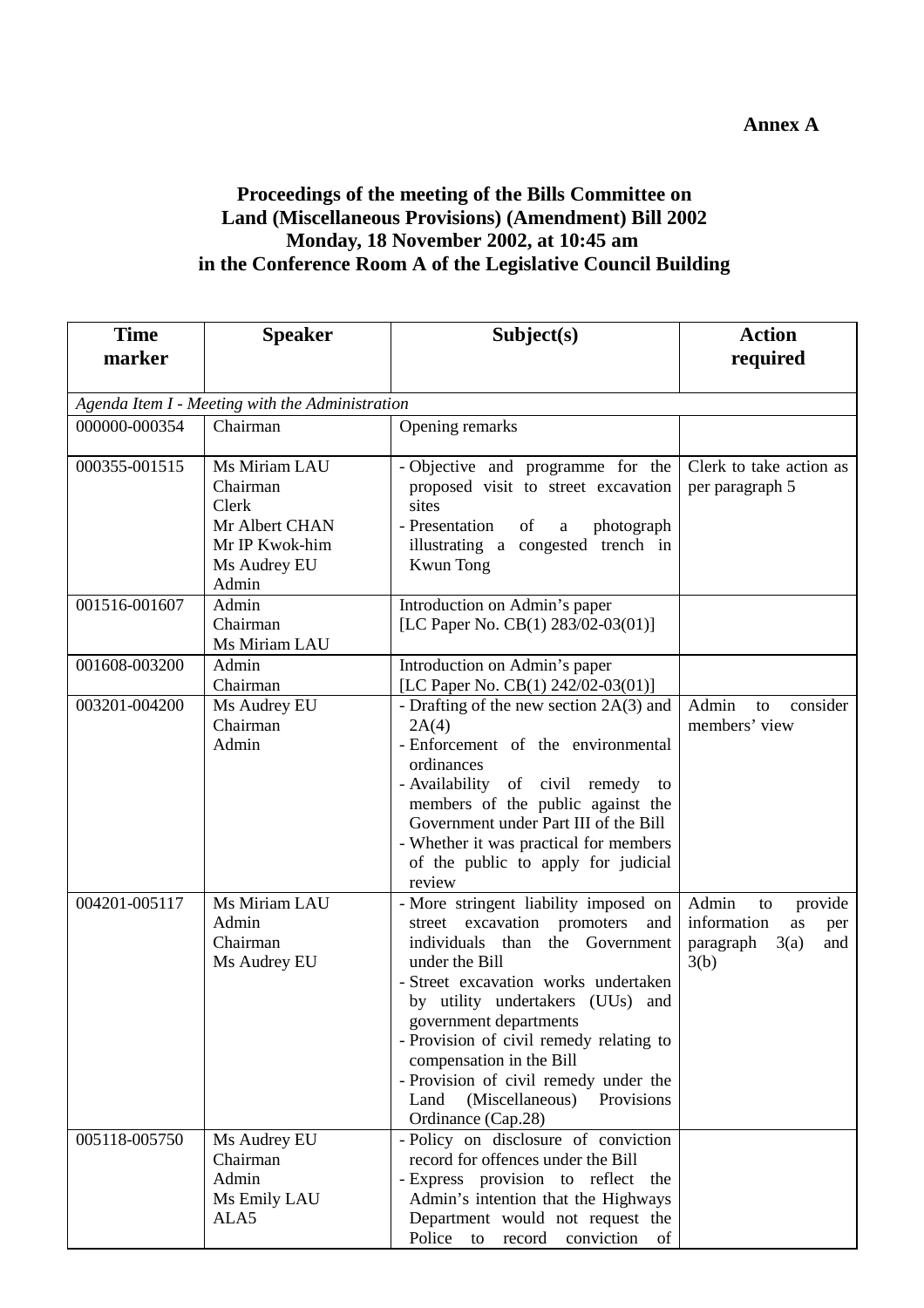| <b>Time</b><br>marker | <b>Speaker</b>                                                             | Subject(s)                                                                                                                                                                                                                                                                                                                                                                                                                                                                                                                                                                                                                                                                                                                                   | <b>Action</b><br>required                                                                                                                                            |
|-----------------------|----------------------------------------------------------------------------|----------------------------------------------------------------------------------------------------------------------------------------------------------------------------------------------------------------------------------------------------------------------------------------------------------------------------------------------------------------------------------------------------------------------------------------------------------------------------------------------------------------------------------------------------------------------------------------------------------------------------------------------------------------------------------------------------------------------------------------------|----------------------------------------------------------------------------------------------------------------------------------------------------------------------|
|                       |                                                                            | offence(s) under the Bill<br>- Discussions by the former LegCo<br>Panel on Security and Office of (the<br>non-government) Members of the<br>Executive and Legislative Councils<br>(OMELCO) on the list of recordable<br>offences                                                                                                                                                                                                                                                                                                                                                                                                                                                                                                             |                                                                                                                                                                      |
| 005751-010846         | Ms Emily LAU<br>Chairman<br>Admin<br>ALA5<br>Ms Miriam LAU                 | - Conviction records for offences in the<br>list of recordable offences<br>- Changes to the list of recordable<br>offences made by the Police and its<br>impact on the policy on disclosure of<br>conviction records for offences under<br>the Bill and other ordinances<br>- Referral of members' concern to the<br>Panel on Security and report to the<br>House Committee in the<br>Bills<br><b>Committee's Report</b><br>- Implication<br>the<br>$\,$ on $\,$<br>convicted<br>companies/persons in bidding for a<br>Government contract or applying for<br>a Government job vacancy<br>- New provision in the Bill prohibiting<br>the Director of Highways from<br>requesting the police to make a record<br>of conviction under the Bill | Admin<br>provide<br>to<br>information<br>as<br>per<br>paragraph $3(c)$<br>Clerk<br>to refer<br>the<br>matter to the Panel on<br>Security<br>as<br>per<br>paragraph 8 |
| 010847-011731         | Chairman<br>Admin                                                          | Introduction on Admin's paper<br>[LC Paper No. $CB(1)283/02-03(01)$ ]                                                                                                                                                                                                                                                                                                                                                                                                                                                                                                                                                                                                                                                                        |                                                                                                                                                                      |
| 011732-012900         | Ms Audrey EU<br>ALA5<br>Admin<br>Chairman<br>Ms Emily LAU<br>Ms Miriam LAU | - Improvement on the drafting of the<br>new section 10Q with reference to the   information<br>legal responsibility and liability of<br>permittee under other ordinances<br>comparable to the Bill<br>- Measures to facilitate individuals<br>other than street excavation promoters<br>to comply with the safety precaution<br>and support requirements under the<br>new section $10Q(1)$<br>- Discharge of duties under the new<br>section 10Q by the permittee and<br>nominated permitee                                                                                                                                                                                                                                                  | Admin<br>provide<br>to<br>as per<br>paragraph $3(d)$<br>ALA5<br>provide<br>to<br>information<br>as<br>per<br>paragraph 9                                             |
| 012901-013500         | Chairman<br>Ms Emily LAU<br>Admin                                          | - Level of fines for undertaking street<br>excavation works without a valid<br><b>Excavation Permit (EP)</b><br>- Number of EP-days and its impact on<br>pedestrians and traffic<br>- Target for improvement by UUs and<br>the Government after enactment of<br>the Bill                                                                                                                                                                                                                                                                                                                                                                                                                                                                     |                                                                                                                                                                      |

- Incentives for street excavation

Admin to provide information as per

promoters

013501-014006 Chairman

Admin